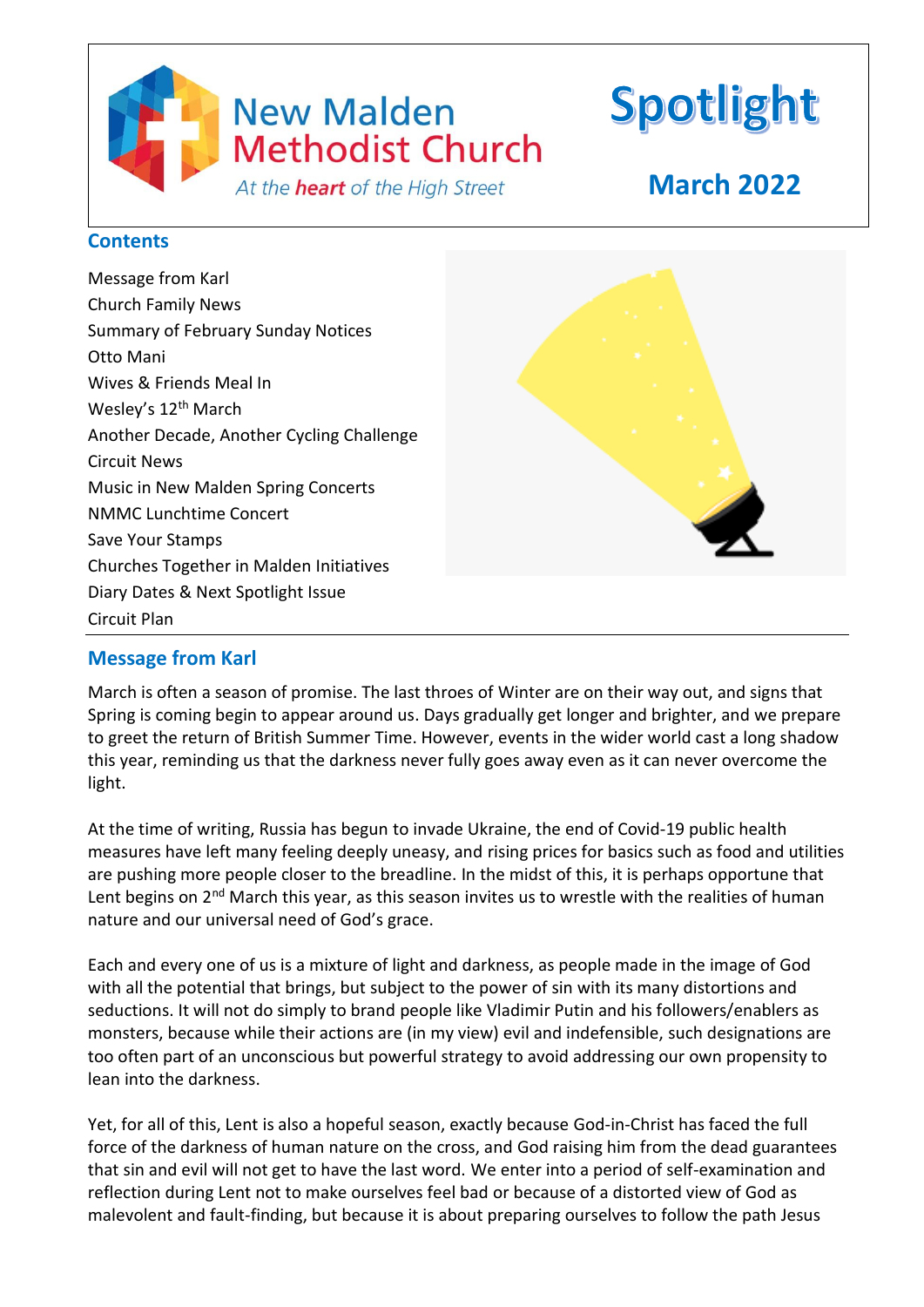walked – through crucifixion and reckoning with the darkness, into the light and fullness of resurrection life.

So, I pray that this Lent will be a time of renewal and reconnection with God for each of us, as well as in terms of the international community. God is all about hope, about the light shining in the dark which will never be put out. We need that light now, and to be people ready to share that light, to pass it onto others. May we embrace Lent as an opportunity to embrace divine hope and put it into practice.

Every blessing, Karl

### **Church Family News**

**David Knowles** had his operation on Wednesday 10<sup>th</sup> February. He is back home now and making steady progress.

**Eleanor and Andy Roberts** are leaving New Malden early in March to start a new life in the Peak District. We will miss them and wish them all the very best.

Their rental address as from 7th March will be 5 Rhodesia Road Chesterfield S40 3AL. Their email is [allhailthegloriousnorth@hotmail.com](mailto:allhailthegloriousnorth@hotmail.com) and Eleanor's telephone number is 07807 625606. She says that the kettle will be on for friends always!

## **Summary of February Sunday Notices**

#### **Woolly Hats for Kingston Hospital A&E Department**

I have delivered another bag of hats to my contact for the Matron of the A&E Department at Kingston Hospital.

Dr Kate was thrilled with them, and asked if we would go on knitting them as the elderly patients arriving at A&E were never-ending and where appropriate they were giving two hats to those patients when they left to go home.

Hopefully by the time you read this I should have collected a supply of wool from Ruth McLeod, the wool she had for the teddy bears. Knitting is too painful for her now. I will put it in the side office, off to the right hand side of the Sanctuary.

Love and thank you Stella

### **Otto Mani**

Otto Mani – Latin for Eight Hands (I am assured!) gave us a wonderful lunchtime concert on 8<sup>th</sup> February.

Linda Bridges, Alison Bullett, Peter Bullett and Anthea Fry played two grand pianos, performing a variety of music from the 19th and 20th centuries. Just think of it – forty fingers playing all the right notes, all in the right order!

We were treated to a delightfully varied programme of tunes and musical styles from different composers. There were familiar tunes that I recognised, pieces played 'stridently' as instructed by the composer and many items new to me. The programme demonstrated not only the variety of the music but also the varied skills of the performers. Each piece was introduced by one of the four, giving us information about the composer, the music and the background to the piece. Every performer partnered each of the others at some time during the programme; none remained at the same piano throughout and each occupied the right hand and left hand seat at some time.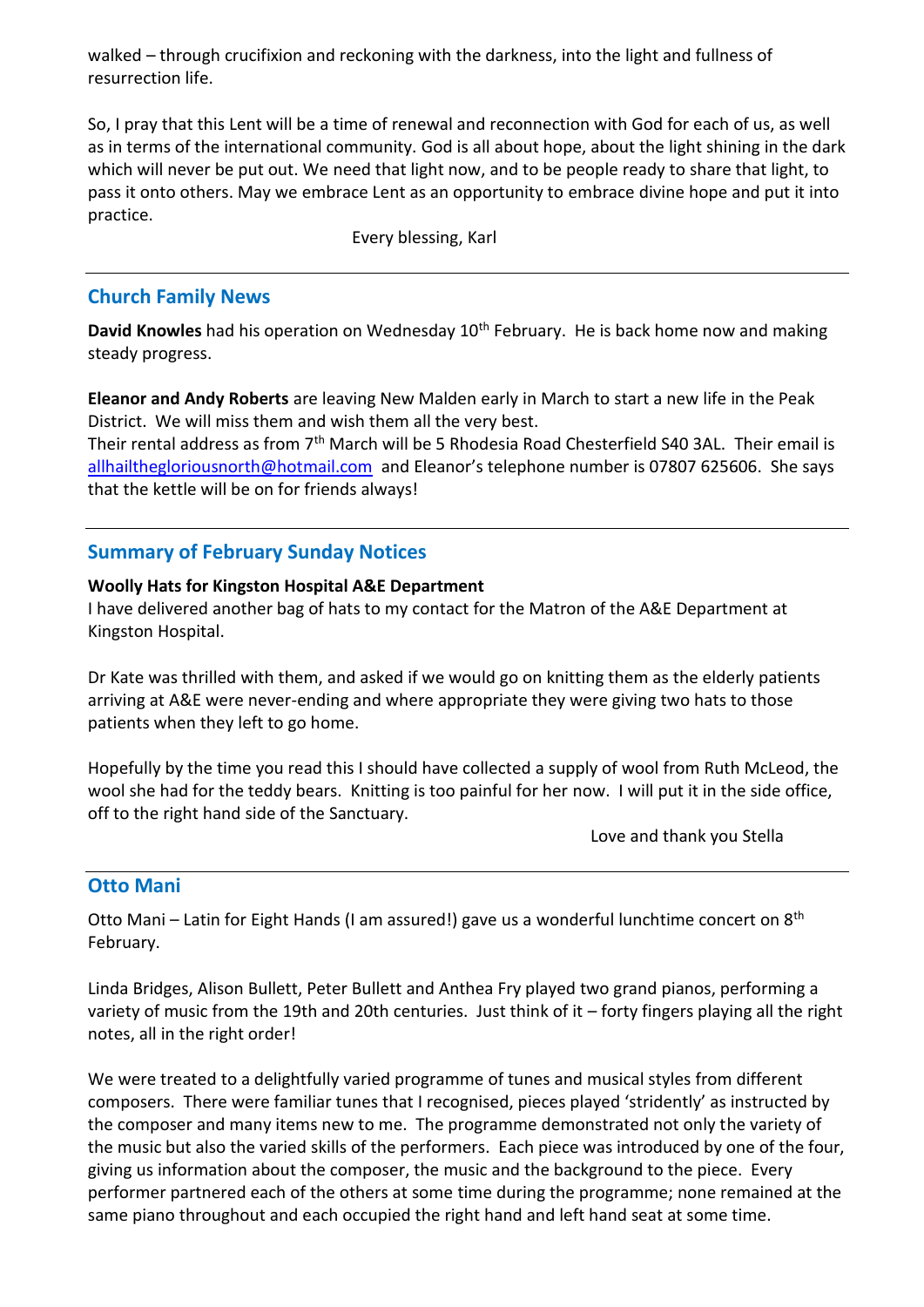These short concerts are designed to fit into a working lunchtime and are now returning to a goodsized audience. More are planned for the coming months. If you don't come already, do start to attend; they are a delight.

Aubrey Allen

### **Wives & Friends Meal In**

Wives and Friends is a small loyal group of ladies who meet once a fortnight on Tuesday evenings in Wesley's, for activities of all kinds.

They have talks on a wide variety of subjects, given by volunteers; they have occasional outings, they have snacks and chats, they have handicrafts, games and members' evenings and they have both an annual Meal Out and an annual Meal In. Above all, they are a friendly group who meet for fun and fellowship.

I have occasionally either led Musical evenings for them or played the



piano for Christmas meetings where members choose favourite readings and carols. Although not many of these have taken place recently, I was invited as a guest to their Meal In on February 8<sup>th</sup> and was thus part of a delightful evening which I'm sure was greatly enjoyed by all 15 participants.

It was organised on a very democratic basis. This tradition apparently started in celebration of the Millennium, so the ladies have had a few years in which to perfect the well-oiled machine of organisation in order to produce spectacular results. It would be invidious to name names, even if I was aware of who provided which delicious dish. But everyone was clearly both a Cook and a Bottle-Washer and they all played their parts to perfection.

The Lower Hall was decorated and a large table was set in the middle, with a Christmas cloth, candles and shiny sparkly things strewn about to set off the festive atmosphere of late Christmas. The prawn cocktails were already in place, looking very inviting, and once everyone was assembled and we had agreed on the lighting levels, we all tucked in to quite honestly the fattest, juiciest prawns I have ever tasted, in a signature sauce that definitely did not come straight out of a bottle or jar.

Washing up was done while the next course was brought forth, and after a suitably timed pause we queued for chicken with apricot sauce - another triumph - roast potatoes and mixed veg. Conversation and laughter flowed freely throughout, although the mixed fruit punch was laced only with ginger beer.

Again a secret washing up team did their bit afterwards, while the array of puddings was assembled. We were grateful for the pause, because there was a wonderful range to choose from. Cheesecake, trifle, apple flan. Well, those were my choices anyway, and the three just about fitted into the best china dishes that were pressed into service for this special occasion.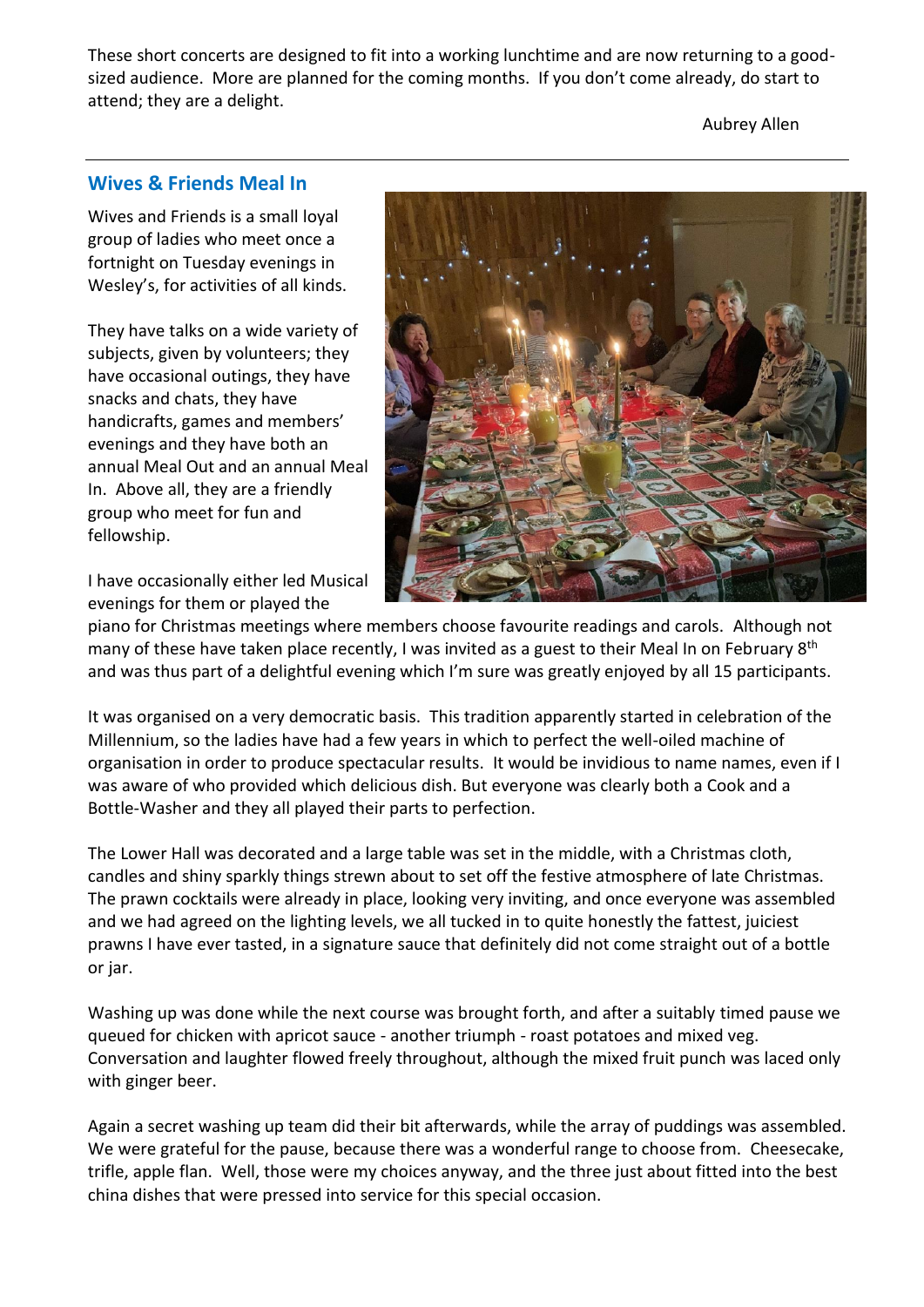After this - and tea, coffee and After Eight mints - I thought it only fair to take part in the washing up ceremony, partly because I needed to stand up to ease the pressure on my waistband.

There had been some trials and vicissitudes earlier in the day, apparently, with an oven not working properly, but these are intrepid and experienced women and a little setback like that does not set them back. The whole evening flowed smoothly with no hint of stress or anxiety, on the surface at least.

At the end of the evening I was even cheeky enough to take home some leftover veg to make what I termed Potage Bonne Femme – Wives' Broth? which provided several very pleasant memories of a great evening over the following days.

My warmest thanks and appreciation to everyone who was involved in this enterprise. The result did you all a great deal of credit.

(If this sounds like something you might enjoy, have a word with Doreen. She will be glad to hear from you and would welcome new members to this friendly group).

Alison Bullett

## **Wesley's March 12th**

On Saturday 12th March we are running the coffee bar in aid of Hearing Dogs. Hearing Dogs is a charity that trains up dogs to transform the lives of deaf people in two important ways: firstly by alerting them to sounds they would otherwise miss like doorbells, alarms, microwaves etc. And secondly by helping deaf people connect with society - supporting them

when they are out and about, thus alleviating loneliness and feelings of isolation. Isabel thinks Hearing Dogs don't get as much publicity as they deserve so we're doing our bit. There's also a tenuous family connection in that one of my distant cousins is deaf and had Hanson the Hearing Dog for the best part of 15 years. He was actually retired for some of this time but continued to accompany her everywhere.

So on the 12th we'll have a variety of cakes and biscuits for sale and it would be lovely to see you there. If you want to make a request for a particular bake then please do. I'm already doing dark chocolate cornflake cakes (wasted on children) for Clive and some parkin for Northern folk from either side of the Pennines.

Caroline Auty & Isabel





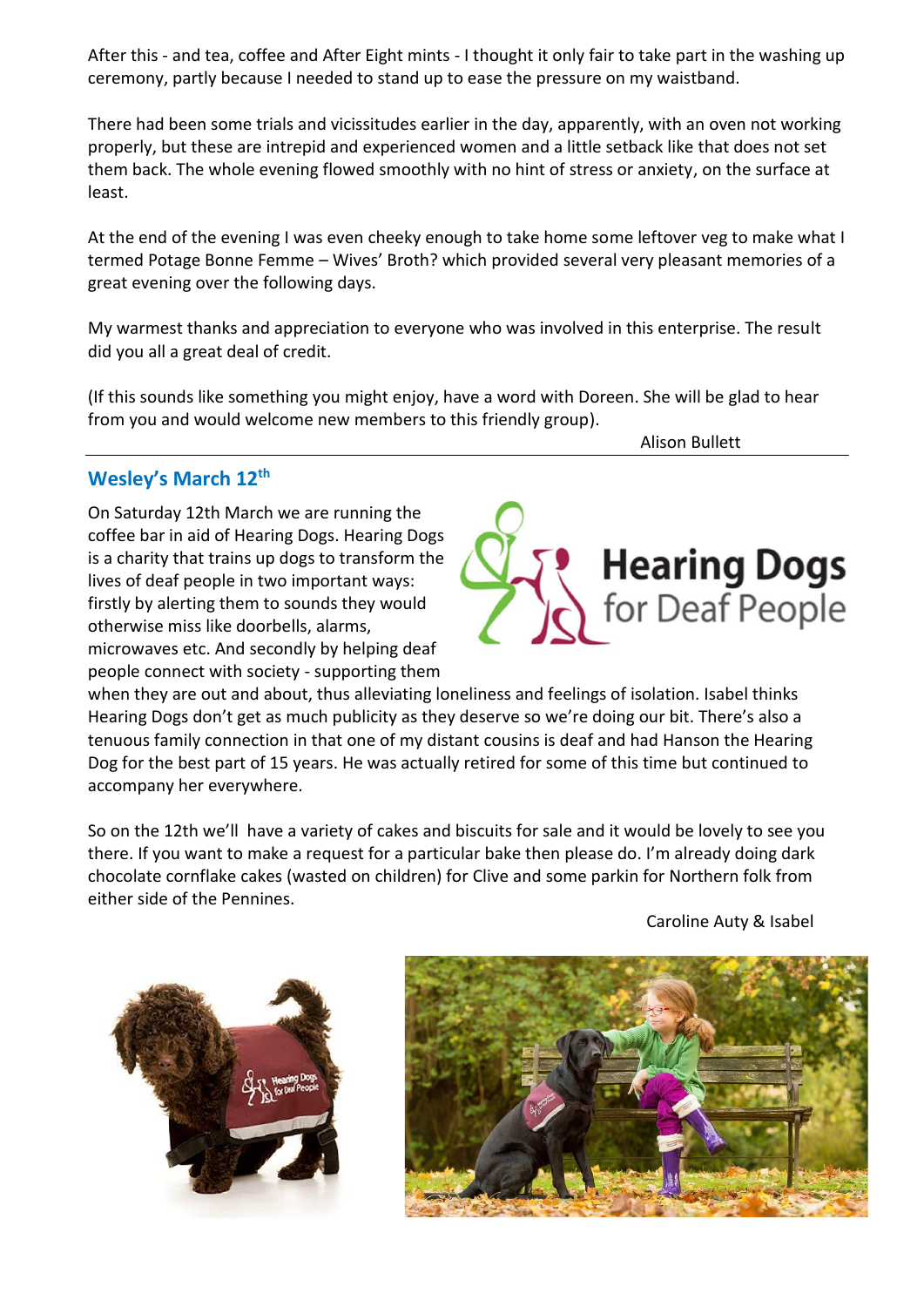## **Another decade, another bonkers cycling challenge for Dave Moore!**

In 2012, to mark a landmark birthday, I cycled 1000 miles from John O'Groats to Lands End for charity. Ten years on and I am undertaking another cycling challenge. Not as many miles this time, but a lot more hills!

The ride is 518km over 5 days in early September, up and down (it'll feel mainly up) the French Western Alps climbing several of the peaks often featured in the Tour de France, including Alp D'Huez (1,860M) and Col du Galibier (2,642M). The profile of the ride is pictured overleaf showing all the hills, giving the 12,311M of total ascent.

Some serious training is required and much less cake I fear!

On Saturday 2nd April I will be holding a Wesley's coffee morning and would very much appreciate your support in helping me raise money for two great causes who are actively working for the future of our planet (details below). If you are able to bake a cake I would be very grateful or just come along and have a chat over coffee and cake.

Alternatively, you can donate using the Just Giving link below.  $\circled{c}$ 

Many thanks and I look forward to seeing you on the 2nd April.

Working with the Vodafone foundation and the #YourPlanet campaign, I'm going to be raising funds split between two charities, each of which are doing brilliant, yet very different work.

[The Ocean Cleanup](https://eur03.safelinks.protection.outlook.com/?url=https%3A%2F%2Ftheoceancleanup.com%2F&data=04%7C01%7CDavid.Moore%40vodafone.com%7C8243c36cc80c4c76d71e08d9eb1ba73e%7C68283f3b84874c86adb3a5228f18b893%7C0%7C0%7C637799326260697118%7CUnknown%7CTWFpbGZsb3d8eyJWIjoiMC4wLjAwMDAiLCJQIjoiV2luMzIiLCJBTiI6Ik1haWwiLCJXVCI6Mn0%3D%7C3000&sdata=5Gw2rSgbKvpwUuDiLtYJOskG8%2BvePL0zoZhW5seGR%2Bo%3D&reserved=0) - Have a target of removing 90% of floating plastic pollution in our oceans. Follow the link if you want to see some great videos. A key element is tackling some key rivers and removing the plastic from them before it has a chance to make it to the sea. Some great tech involved. (Website theoceancleanup.com).

[Tusk](https://eur03.safelinks.protection.outlook.com/?url=https%3A%2F%2Fwww.tusk.org%2F&data=04%7C01%7CDavid.Moore%40vodafone.com%7C8243c36cc80c4c76d71e08d9eb1ba73e%7C68283f3b84874c86adb3a5228f18b893%7C0%7C0%7C637799326260697118%7CUnknown%7CTWFpbGZsb3d8eyJWIjoiMC4wLjAwMDAiLCJQIjoiV2luMzIiLCJBTiI6Ik1haWwiLCJXVCI6Mn0%3D%7C3000&sdata=VOh2o6I9rZcg4bz56XZT0o2O3HZ%2BJl%2FzN0myGbl1h40%3D&reserved=0) – Advancing conservation across Africa. Some of the challenges they are finding solutions for are poaching and illegal wildlife trade, habitat loss and human/wildlife conflict. Tusk's mission is to amplify the impact of progressive conservation to protect the people and animals.

All monies donated go directly to the two charities, rest assured you are not sponsoring a holiday for me. I've paid to enter this challenge and for all the travelling to get to get there and back.

I'll pay for the additional snacks (of which there will be many) and everything technical to get my bike ready for the climbs.

Vodafone are arranging the bike transport logistics, as well as the support team giving training and fundraising advice.

The Vodafone Foundation will also match every penny raised.

It would be fantastic if you could sponsor me. Here's my link – <https://www.justgiving.com/David-Moore-518km>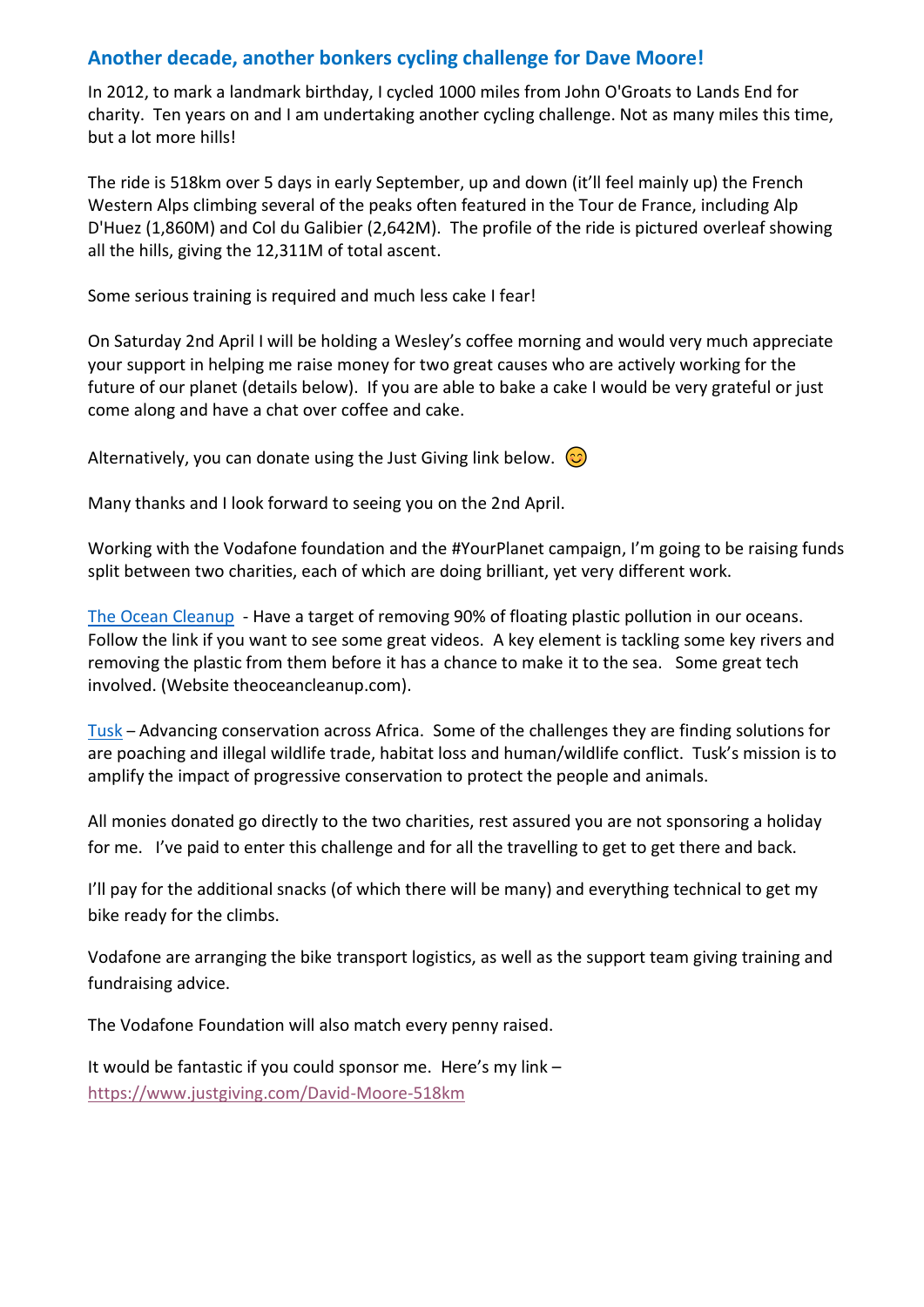

MORE IS IN YOU™

Alpe D'Huez 1860m Col De Sarenne 1999m Col du Lautaret 2058m Cold du Galibier 2642m Col D'lzoard 2360m

And to finish…

Crime de la Bonnette at 2860m and the highest paved road in France

Thanks very much for your support. Dave Moore

## **Circuit News**



# **Southern Retreat - Wychcroft Retreat Centre 29th -31st July 2022 'Be Still and Know' led by Rev Hilary Fife**

Hilary is an Anglican priest who up to her recent retirement was working as a hospital chaplain, as well as leading reflective days.

The retreat will be in silence from Friday night to Sunday lunch time and will follow the format of inputs from the leader, each followed by ample time for private reflection, in the peaceful stillness of the presence of God.

Wychcroft, the Southwark Diocesan Retreat and Resource Centre, is a Victorian house 22 miles south of London, set in the heart of the Surrey countryside near Bletchingley and five miles from Redhill train station.

The cost for the weekend (accommodation and full board) is £190. The event is open to all and a booking form is available from Sarah Moore.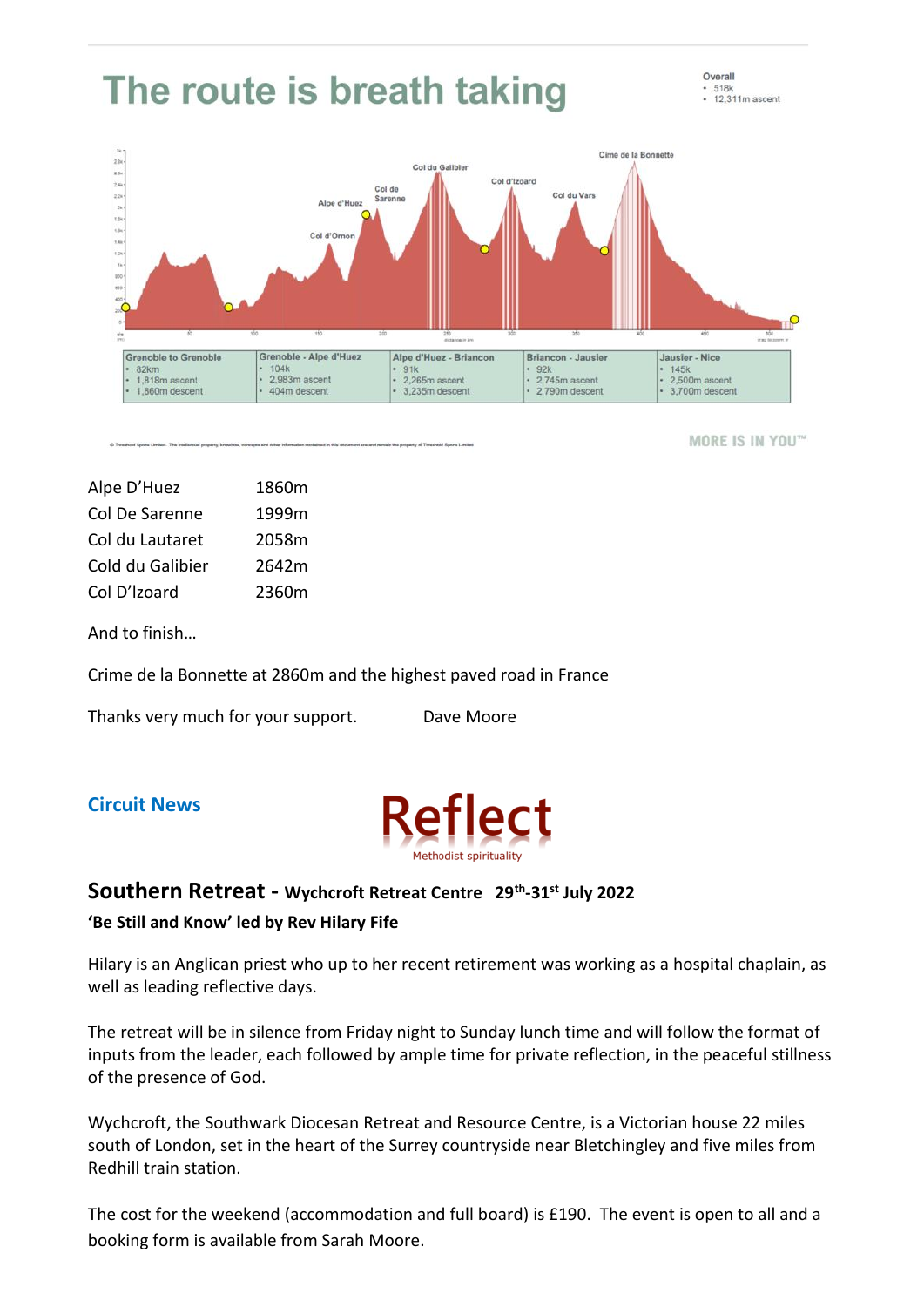## **Music in New Malden Spring Concerts**

## **13th March 2022**

Anja Jamsek (violin) and Min Young Bae (piano) Sonatas by Mozart and Grieg flanking Arvo Pärt's *Fratres*

#### **24th April 2022** (change of date)

New Malden Voices, directed by Jane Wilkinson Our community choir singing some of your favourite songs

Tickets £8 [www.ticketsource.co.uk/musicinnm](http://www.ticketsource.co.uk/musicinnm) and Wesley's at NMMC (cash only)



### **NMMC Lunchtime Concert**

#### **Tuesday 22nd March at 1.10pm**

Music for piano trio Stefan Brown (violin), Andy Coleman (cello) and Peter Bullett (piano)

Concerts are from 1.10 to 1.50pm with hot and cold drinks available from Wesley's until 1.00pm. Free entry with retiring collection. Audience members may arrive and leave between items.

### **Save your stamps**

#### **Collect stamps for RNIB and make a difference to blind and partially sighted people.**

If you receive cards and letters through the post, could you save the stamps to send to us? We will recycle them into much-needed funds for our services, such as our [Letter from Santa](https://www.rnib.org.uk/information-everyday-living/family-friends-and-carers/resources-parents-blind-or-partially-sighted/letter-santa) in accessible formats for children with vision impairment to help them feel included at Christmas.

#### **How stamps make a difference**

By collecting stamps you're helping to break down the barriers that stop people with sight loss living life to the full. We accept all stamps: new or used, first or second class, foreign, first day covers, presentation packs or albums. Stamps are sold by weight and we raise £20 per kilogram of stamps, so it's a brilliant way to raise money.

We now have a collection box in Wesley's (to the left of the pigeonholes) so you can bring your stamps in and when the box is full, I will send them off to the RNIB.



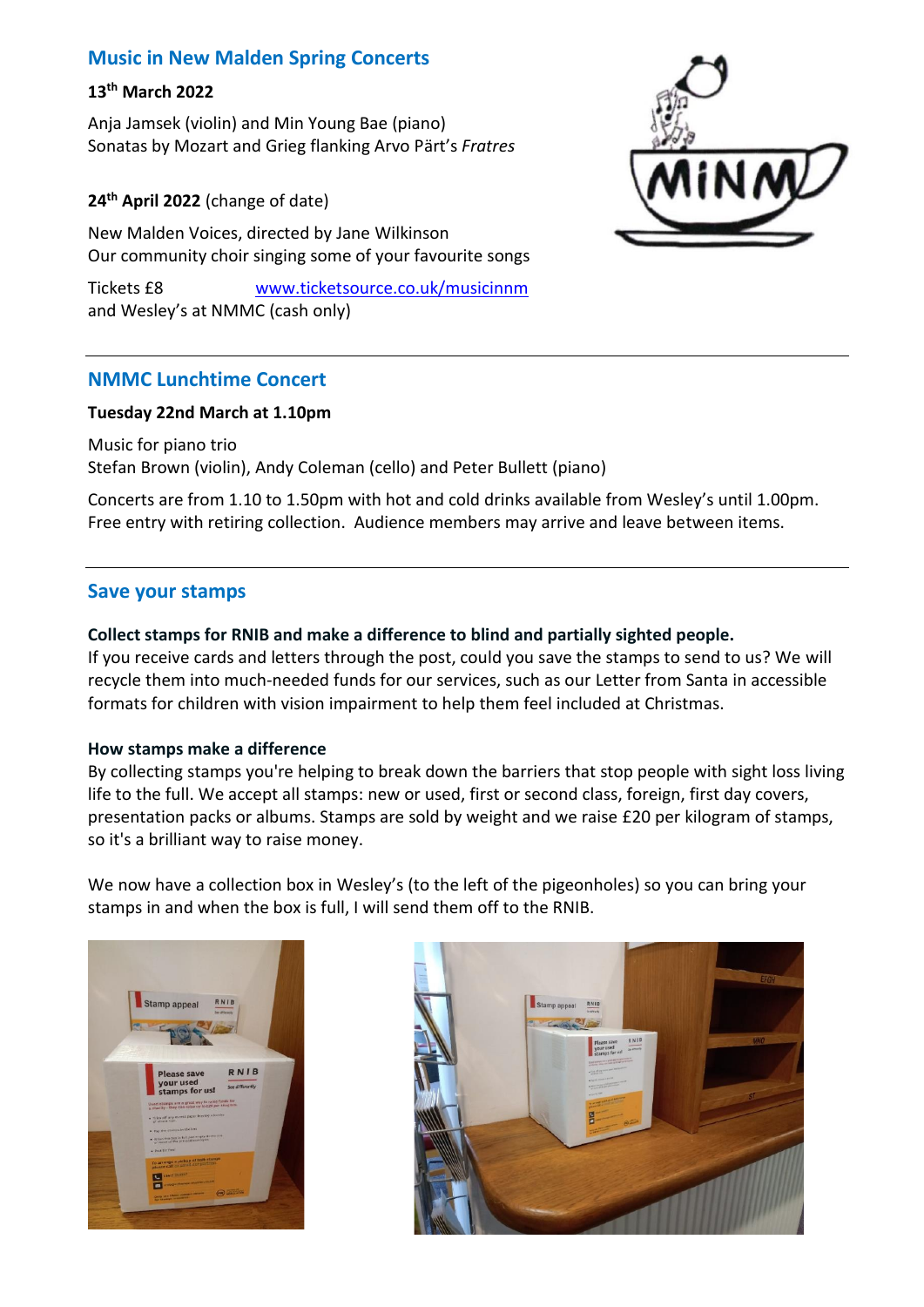For stamps to be worth anything to the RNIB it is really important that they are not damaged in any way, so, don't try peeling the stamp off the envelope, leave it on and cut around it leaving at least a 1cm margin around all sides.



For more information visit their website.

<https://www.rnib.org.uk/donations-and-fundraising/fundraising-your-community/stamps-appeal> Sarah Moore

# **Churches Together in Malden Initiatives**

For many churches one of the effects of the pandemic has been a reduction in people attending our services and a smaller pool of volunteers to keep things going. However for every cloud there is a silver lining and in this case it has driven a desire to do more in collaboration with other churches. The following three initiatives are recent examples.

# **NHS Care Packages for Kingston Hospital**

After several weeks of donations being collected at the various churches, an impressive array and quantity of luxury goods was delivered to Kingston Hospital for the NHS staff who have worked so tirelessly throughout the pandemic. Many thanks to all those who contributed so generously here at NMMC, keeping the office ladies on our toes as the basket kept filling up! Biscuits, chocolates, cosmetics, skincare items, bath bombs and scented candles were among the goodies and over £150 in cash donations was spent on a range of gluten free foods. It was a challenge to squeeze everything into the car that picked it all up but my skill at computer games (Tetris of course) came in very handy as we filled the boot, the back seat and the floor.

## **Prayer on the Streets**

The idea of offering prayer to passers-by in the High Street was first suggested back in August by Gill Carpenter from St Joseph's and finally came to fruition in January. A group from different churches gathers by the war memorial on the first Saturday of each month from 10am (-ish!) until 12, to coincide with Wesley's opening hours. Anyone is welcome to come along and talk to us about whatever may be troubling them and to be prayed for or not as they wish. Sometimes you may just want to offload and we are more than happy to just listen. Do come and say hello – we don't bite! Quite a few of our own members have already taken us up on the offer.

I've been amazed at how people are willing to open up if they are only given the opportunity. So often our "How are you?" is answered with "Fine, thanks" and we don't probe further. This initiative has opened my eyes because when I've tried asking friends "Is there anything you'd like me to pray about?" or "Is there anything worrying you at the moment?" the answer has been "Well, actually…" far more often than I expected.

We've also found prayers being answered. A young mum concerned about her toddler's speech development found professional assistance via a volunteer programme; a teenager finding it difficult to make friends at university found a warm welcome at new halls of residence; and a homeless man, who spent three weeks in hospital recovering from an attack while he was asleep, has finally found accommodation.

# **Lent Talks**

Churches Together in Malden warmly invites you to a series of talks on Thursday evenings during Lent. Each speaker has chosen a favourite chapter of the Bible to look at in more depth than may be possible during a worship service. Each talk will therefore be free-standing and each speaker will take their own approach.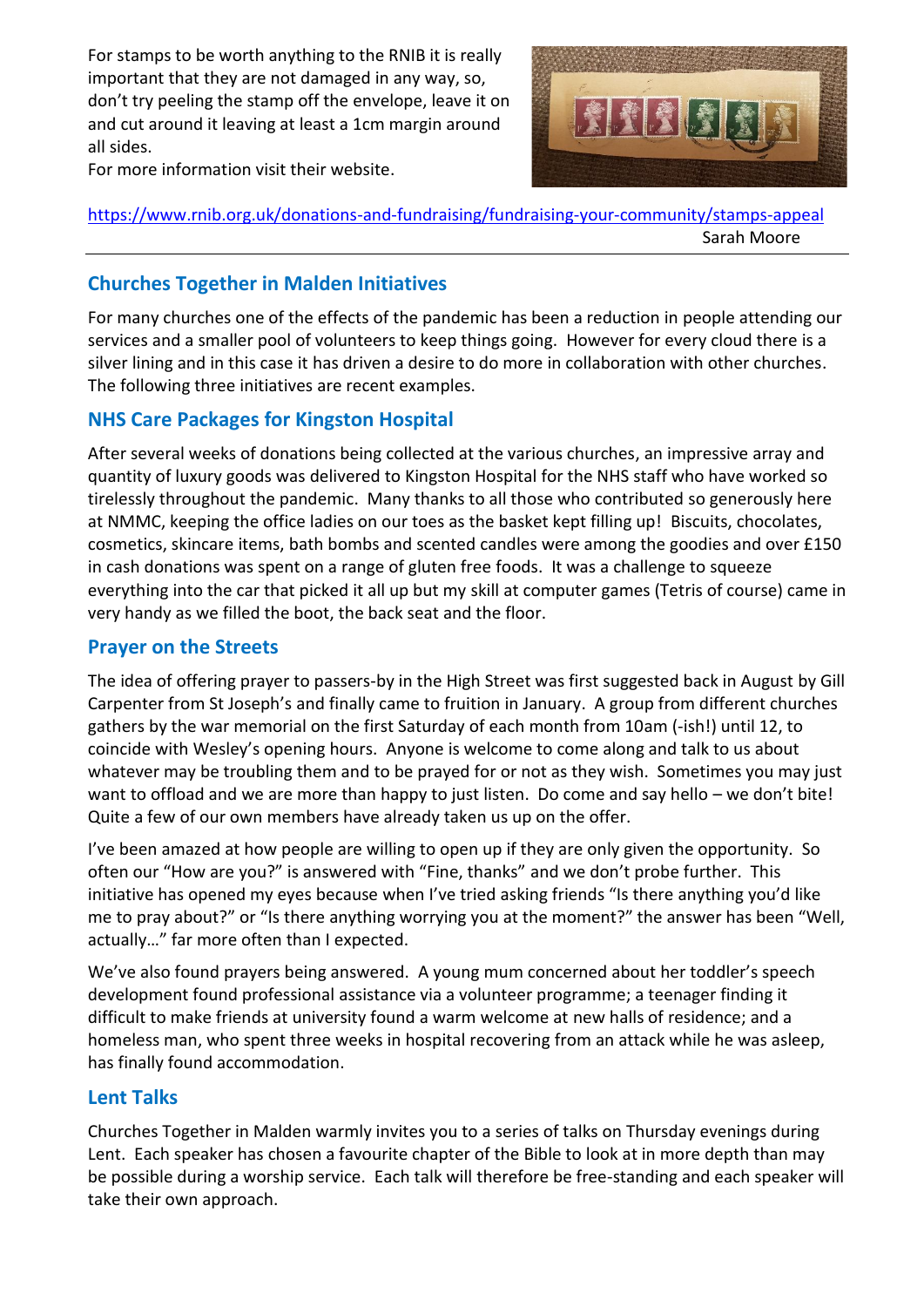| 3 March  | Luke 15    | Rev Katie Thomas (St James Parish Church, C of E)   |
|----------|------------|-----------------------------------------------------|
| 10 March | 1 Kings 19 | Amanda C Dickie (St Joseph's Catholic Church)       |
| 17 March | Romans 12  | Rev Peter Flint (New Malden United Reformed Church) |
| 24 March | Romans 8   | David Greenfield (St John's Church, C of E)         |
| 31 March | John 4     | Rev Dr Karl Rutlidge (New Malden Methodist Church)  |
| 7 April  | John 10    | Simon Bramwell (New Malden Baptist Church)          |

The talks will all take place at **St James Parish Church**, Bodley Road KT3 5QE starting at 7:30pm and finishing around 8:30pm.

#### **Diary Dates – March**

| Wednesday 2nd                  | 7.30pm                 | Ash Wednesday Holy Communion Service<br>led by Karl Rutlidge IN BACK KITCHEN |  |  |  |
|--------------------------------|------------------------|------------------------------------------------------------------------------|--|--|--|
| Thursday 3rd                   | $2.00pm - 4.00pm$      | <b>Creative Arts Group</b>                                                   |  |  |  |
|                                | $7.30pm - 8.30pm$      | Lent Talk: Luke 15 (St James Church)                                         |  |  |  |
| Saturday 5 <sup>th</sup>       | $10.00$ am $- 12$ noon | Wesley's - Women's Institute                                                 |  |  |  |
|                                | 10.00am                | CTIM Prayer on the Streets (in front of Waitrose)                            |  |  |  |
| Tuesday 8 <sup>th</sup>        | $2.30$ pm $- 4.00$ pm  | Bereavement Café                                                             |  |  |  |
|                                | 7.30pm                 | Wives & Friends - AGM & Games                                                |  |  |  |
| Thursday 10 <sup>th</sup>      | $7.30pm - 8.30pm$      | Lent Talk: 1 Kings 19 (St James Church)                                      |  |  |  |
| Saturday 12 <sup>th</sup>      | $10.00$ am $-12$ noon  | Wesley's - Hearing Dogs - Caroline Auty & Isabel                             |  |  |  |
| Sunday 13th                    | 3.00pm                 | <b>Music in New Malden</b>                                                   |  |  |  |
| Thursday 17 <sup>th</sup>      | $2.00pm - 4.00pm$      | <b>Creative Arts Group</b>                                                   |  |  |  |
|                                | $7.30pm - 8.30pm$      | Lent Talk: Romans 12 (St James Church)                                       |  |  |  |
| Saturday 19th                  | $10.00$ am $-12$ noon  | Wesley's - Lee Monczak (St Raphael's Hospice)                                |  |  |  |
| Monday 21st                    | 7.30pm                 | Kingston District Chamber Music Society Concert                              |  |  |  |
| Tuesday 22nd                   | $1.10pm - 1.50pm$      | Lunchtime Concert                                                            |  |  |  |
|                                | 7.30pm                 | Wives & Friends - Off the Bench - Peter Bullett                              |  |  |  |
| Thursday 24 <sup>th</sup>      | $7.30pm - 8.30pm$      | Lent Talk: Romans 8 (St James Church)                                        |  |  |  |
| Saturday 26 <sup>th</sup>      | $10.00$ am $- 12$ noon | Wesley's - Support for the elderly - Alison Bullett                          |  |  |  |
|                                | $10.45$ am - 11.45am   | Good Friday Music Rehearsal                                                  |  |  |  |
| Sunday 27 <sup>th</sup>        | 1.00am                 | Clocks go forward an hour to British Summer Time                             |  |  |  |
|                                |                        | (don't miss church!!)                                                        |  |  |  |
| Monday 28 <sup>th</sup>        | 8.00pm                 | Circuit Meeting at Kingston MC                                               |  |  |  |
| Monday 28 <sup>th</sup>        | $7.45$ pm $-9.30$ pm   | Good Friday Music Rehearsal OR - TBC                                         |  |  |  |
| Tuesday 29th                   | $7.45$ pm $-9.30$ pm   | <b>Good Friday Music Rehearsal TBC</b>                                       |  |  |  |
| Thursday 31st                  | $7.30pm - 8.30pm$      | Lent Talk: John 4 (St James Church)                                          |  |  |  |
| Saturday 2 <sup>nd</sup> April | $10.00$ am $- 12$ noon | Wesley's - Moore Family - Dave's cycling challenge                           |  |  |  |
|                                |                        | (see article)                                                                |  |  |  |

### **Next Spotlight Issue**

Please send all submissions to Sarah Moore at [nmmc@hotmail.co.uk](mailto:nmmc@hotmail.co.uk) (or in longhand through my door or the church door  $\odot$ ). I am happy to receive anything you think might be of interest: memories, lockdown experiences, news of members, advice for life, poems, photos, recipes etc.

The deadline for the March issue will be Wednesday 30<sup>th</sup> March.